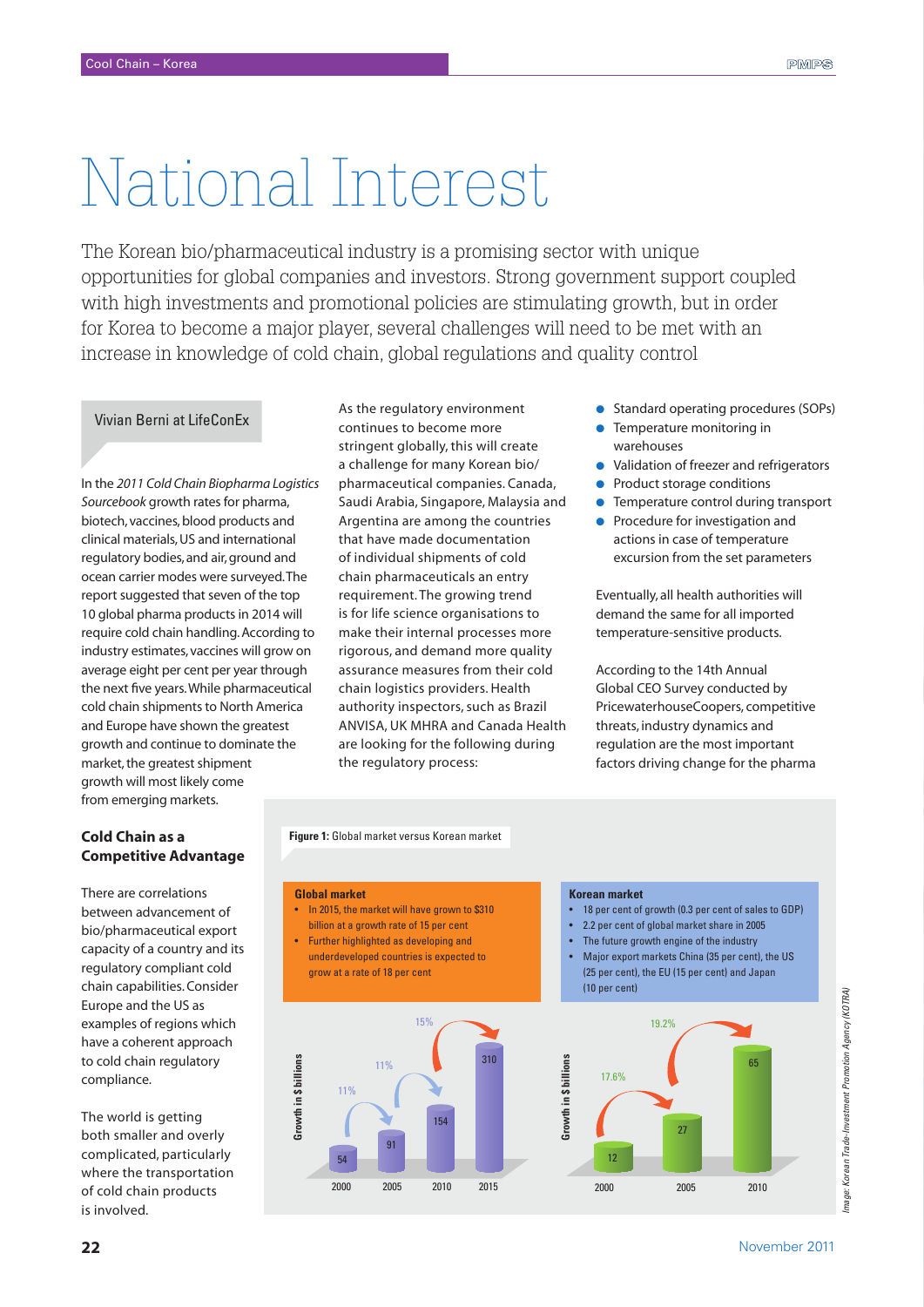

and life sciences industries. The effect of these factors contributes to the way temperature-sensitive products are tr ansported and to the way cold chain regulations are enforced. By knowing the global standards for regulatory compliance, Korea can efficiently import and export bio/pharmaceutical products.

With every challenge, there is an opportunity for success, and Korea has the potential to achieve great success. Having cold chain as a competitive advantage for Korea will not only inherently make the transportation of medicinal products a smoother process, but will also result in the capacity to release products into a global market quicker.

#### **The Requirements for Success**

It is critical to evaluate and understand the cold chain process. Temperature control is important, as it is a key requirement to keep products within a specific temperature range throughout the supply chain. This can be particularly challenging in emerging markets. One

solution is to invest in packaging that can protect products against temperature variations and improve product quality at the final destination. Korean life science organisations also need to have a clear understanding of the product flow and routing dynamics, including the transportation modes and refrigeration capability for exports and imports. Delays in delivery and processing can have severe effects on the quality and integrity of the product, the brand image, and the costs associated with hold-ups in customs/product damages. As a result, organisations without strong cold chain partnerships should seek a contingency plan as transportation usually takes longer than expected in emerging markets.

#### **Partnerships**

In today's biotechnology and pharmaceutical environment, companies must be quick to adapt in order to survive the constantly changing landscape. Recent trends have seen pharmaceutical companies reducing the cost of research and development by merging with or

| <b>Table 1: Competitiveness of Biotechnology Industry</b>         |      |      |      |      |
|-------------------------------------------------------------------|------|------|------|------|
|                                                                   | 2005 | 2010 | 2015 | 2020 |
| Infrastructure and human resources                                | 75   | 80   | 90   | 95   |
| Core technology                                                   | 60   | 65   | 70   | 80   |
| Product technology                                                | 75   | 80   | 90   | 95   |
| Marketing                                                         | 55   | 65   | 80   | 85   |
| <b>Note:</b> Competitiveness of the most advanced countries = 100 |      |      |      |      |

*Source: Survey by Korea Institute for Industrial Economics and Trade, 2006*

outsourcing new drug developments from biotech companies. Partnerships are also emerging as an alternative to reducing risk and costs associated with the creation of new medicinal products. Collaboration during drug development is only one portion of the equation though; collaboration and strong partnership during the transportation of these temperature-sensitive products is also a key factor. A cold chain network built upon collaboration and strong partnerships to serve emerging Korean pharmaceutical and biotech companies, who require regulatory compliant cold chain transportation with the highest security and quality standards, is essential.

#### **Infrastructure**

Korea's Incheon International Airport is the world's second largest airport in terms of international cargo traffic - but cold chain infrastructure requirements are far more extensive. The key to any cold chain is driving end-to-end processes and efficiency, with successful cold chain management requiring direct delivery with temperature cold trucks, warehousing and advance technology tracking and traceability for drug safety and for adherence to regulatory compliance. Life science companies need to account for geographical aspects as they transport products from one end of a country to the other. In addition, distribution centres (DCs) can play a key role in a country's cold chain strategy. DCs have the ability to service several layers of the distribution system. This